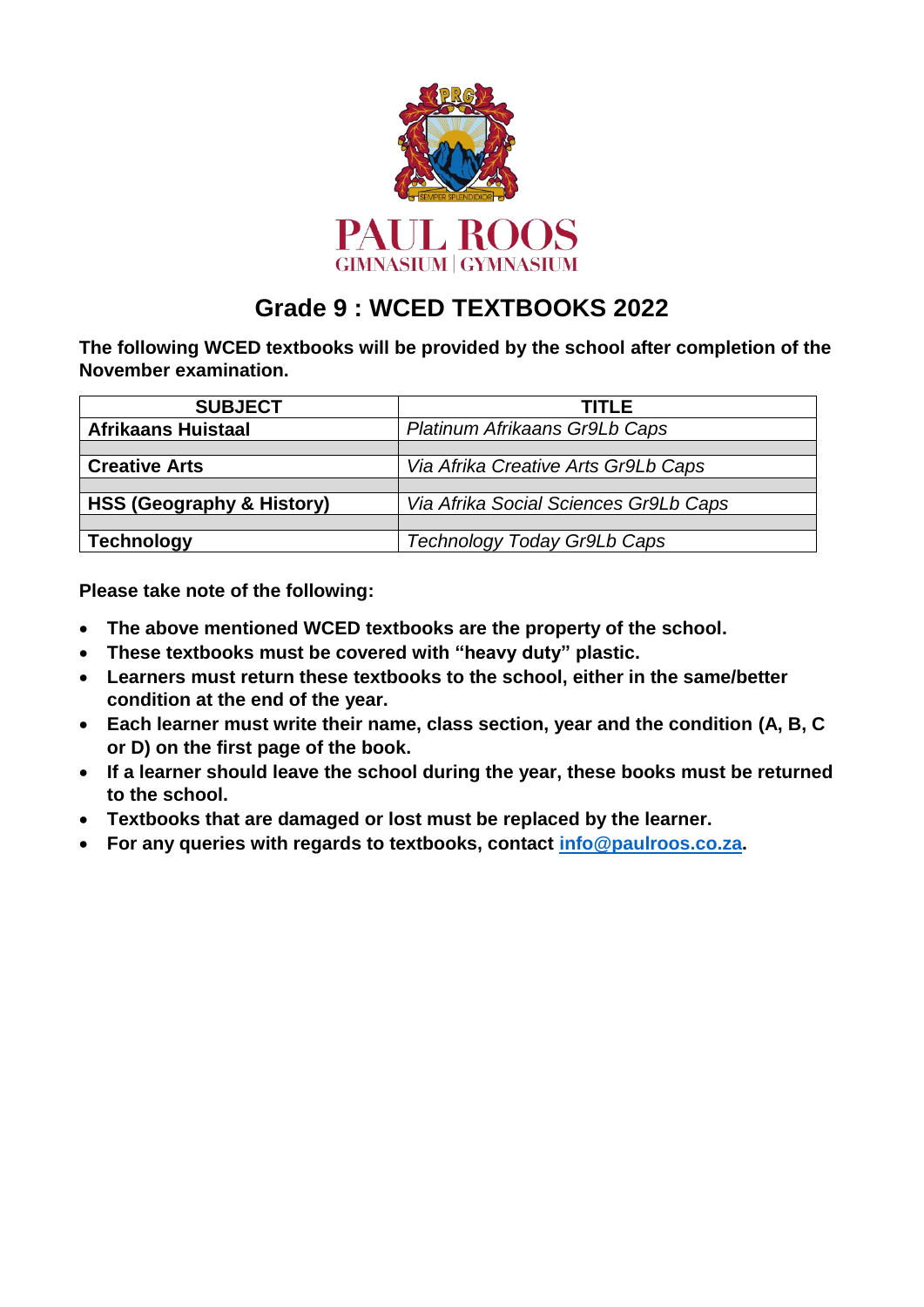## **Grade 9 : TEXTBOOKS 2022**

#### **The following textbooks MUST BE PURCHASED. Refer to your son's final subject choice form to decide which books to purchase.**

Textbooks may be obtained second-hand, accept where indicated otherwise. You may use one of the following suppliers, but you are more than welcome to use a supplier of your choice:

- Cleansafe Labs (Pty) Ltd **[www.cleansafe-inks.co.za](http://www.cleansafe-inks.co.za/)**
- Oom Polla Boekwinkel **[www.oompolla.co.za](http://www.oompolla.co.za/)**
- Protea Boekwinkel **[www.proteabooks.com](http://www.proteabooks.com/)**
- Takealot **[www.takealot.com](http://www.takealot.com/)**
- Van Schaik Boekwinkel **[www.vanschaik.com](http://www.vanschaik.com/)**

| <b>SUBJECT</b>                                                                                                               | <b>TITLE</b>                                                                                                          |                     |
|------------------------------------------------------------------------------------------------------------------------------|-----------------------------------------------------------------------------------------------------------------------|---------------------|
|                                                                                                                              |                                                                                                                       | For your<br>own use |
| <b>English Home Language</b>                                                                                                 | <b>Romeo and Juliet (Stratford)</b>                                                                                   |                     |
|                                                                                                                              |                                                                                                                       |                     |
| <b>Afrikaans Huistaal</b>                                                                                                    | <b>Absoluut Einstein (Christien Neser)</b>                                                                            |                     |
| Afrikaans (EAT)                                                                                                              | thomas @skerpioen.net or thomas @omnibus1                                                                             |                     |
|                                                                                                                              | *Laduma 2 Gr9Wb                                                                                                       |                     |
|                                                                                                                              |                                                                                                                       |                     |
| <b>Deutsch Second Add Lang</b>                                                                                               | <b>Textbook supplied by Goethe Institute</b>                                                                          |                     |
| <b>EMS</b>                                                                                                                   | *EMS GrWLb PRG, Christiaan Klopper<br>(Available at Oom Polla)                                                        |                     |
|                                                                                                                              | *Economic and Management Sciences Gr9<br>Theory & Workbook<br>(Available at Oom Polla)                                |                     |
|                                                                                                                              |                                                                                                                       |                     |
| <b>EGD</b>                                                                                                                   | Ingenieursgrafika Gr9Lb - Bilingual Nuwe<br>Uitgawe<br>(Only available at PRG and Oom Polla. See letter<br>attached.) |                     |
| isiXhosa SAL                                                                                                                 | <b>None</b>                                                                                                           |                     |
|                                                                                                                              |                                                                                                                       |                     |
| <b>Life Orientation</b>                                                                                                      | <b>None</b>                                                                                                           |                     |
| <b>Mathematics</b>                                                                                                           | <b>Mind Action Mathematics Gr9Lb Caps</b><br>(New addition)                                                           |                     |
| <b>Natural Science</b>                                                                                                       | *Science in Action Gr9Lb Caps<br>(Can only be bought at the school, see letter attached)                              |                     |
|                                                                                                                              |                                                                                                                       |                     |
| TAKE NOTE: Books marked with an * must be purchased new, the rest can<br>be obtained second-hand from previous PRG learners. |                                                                                                                       |                     |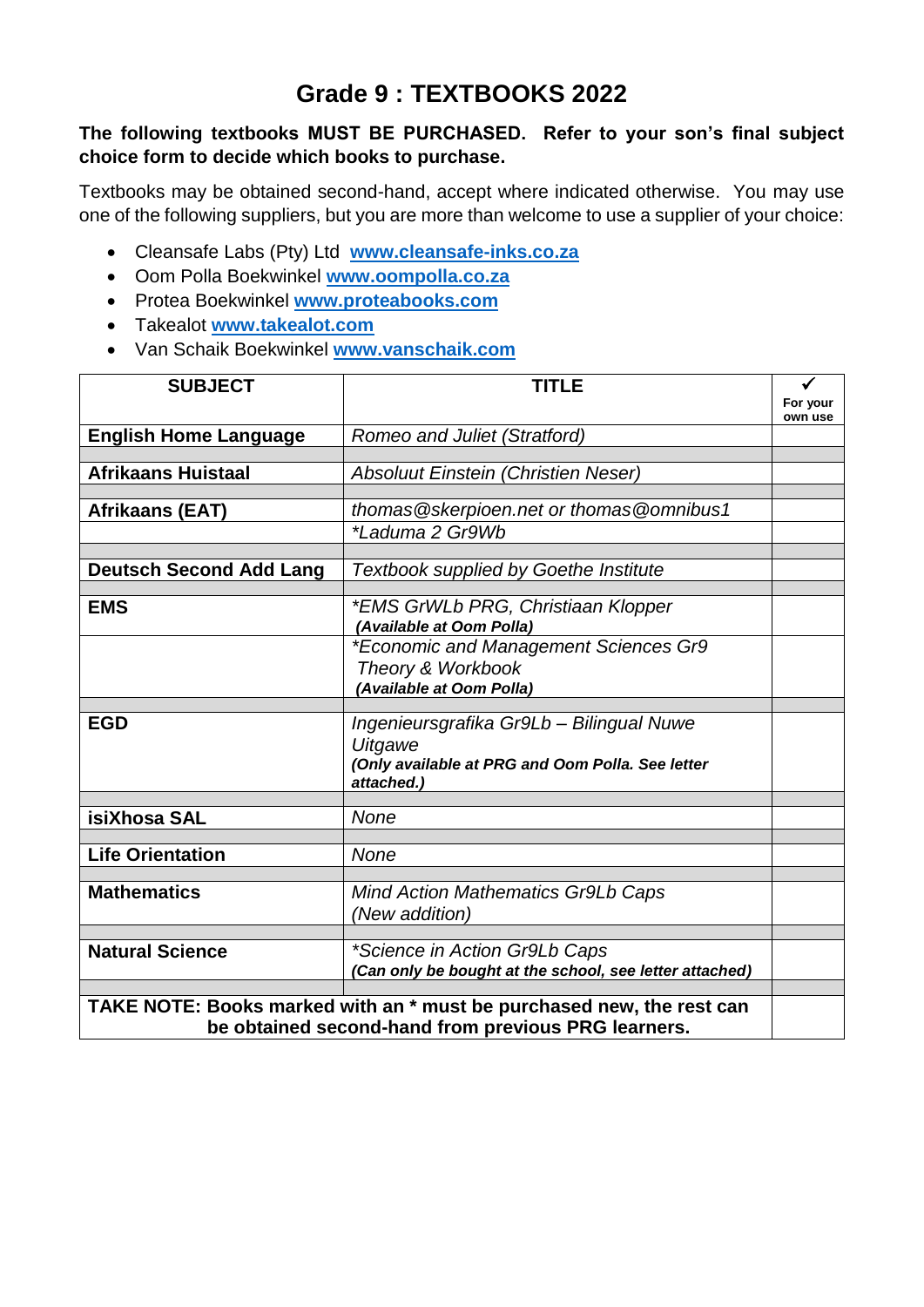

Dear Grade 9 Parent

### **GRADE 9 NS TEXTBOOK**

The Science in Action Natural Sciences Theory and Workbook can be bought only at the school. The cost is R155 and payment can be made by using a SnapScan QR code at the bookstore when your son collects his WCED textbooks.

Cash payments can be made at Ms Van Rooyen at Room 4.

If you have any queries, please contact the Subject Head or Deputy Rector: Academics.

**Sincerely** 

Ms. A. Van Rooyen Subject head: Natural Sciences [avrooyen@paulroos.co.za](mailto:avrooyen@paulroos.co.za)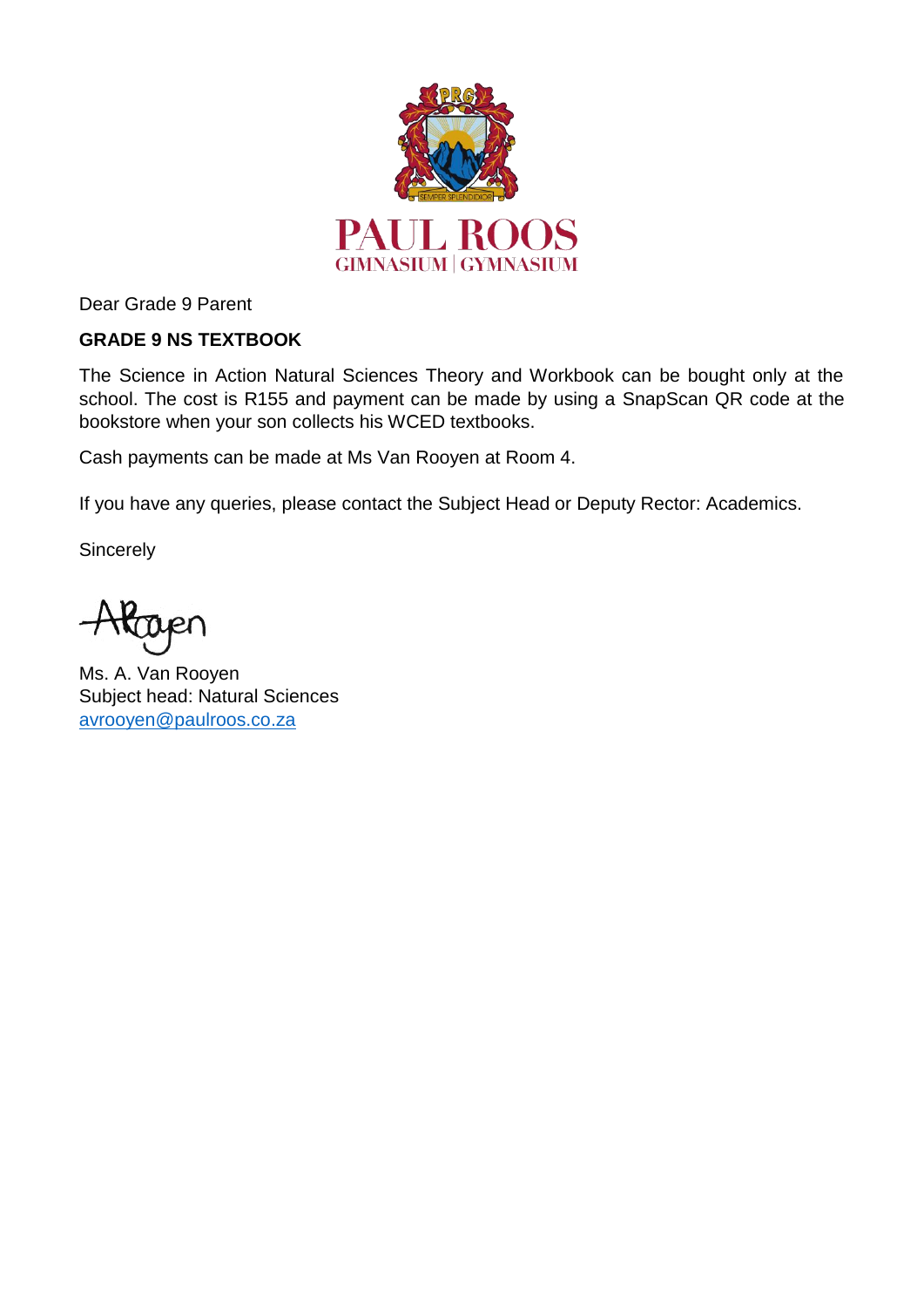

Dear Gr. 9-Parent

### **GRADE 9 Engineering Graphics and Design (EGD) WORKBOOK**

The EGD – Workbook is available for purchase from Oom Polla se winkel or directly at the school.

If you would like to purchase the workbook from the school, the cost per book will be R85,00. Payment can be made by scanning the *SnapScan OR-*code at the bookstore, when your son collects his WCED textbooks after the November examination.

If you have any enquiries, please contact mpretorius@paulroos.co.za

Kind Regards

Mr. M. Pretorius EGD Subject Head [mpretorius@paulroos.co.za](mailto:mpretorius@paulroos.co.za)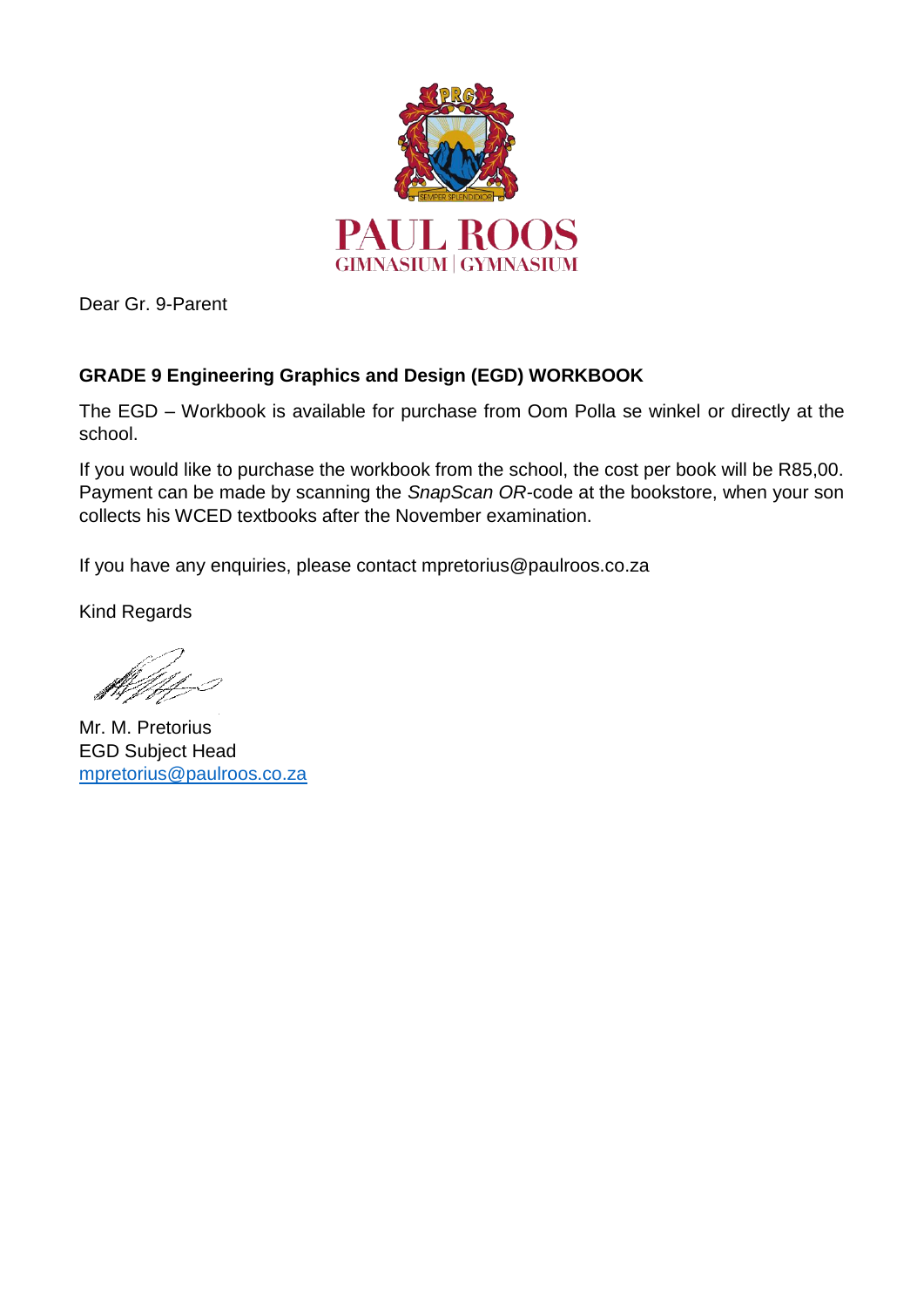# **Grade 9 – STATIONERY 2022**

## **The following stationery is needed for each subject:**

| <b>SUBJECT</b>                               | <b>TITLE</b>                            | Quantit                 | $\checkmark$        |
|----------------------------------------------|-----------------------------------------|-------------------------|---------------------|
|                                              |                                         | y                       | For your<br>own use |
| <b>English Home Language</b>                 | A4 Examination Pad 100p F&M             |                         |                     |
|                                              | A4 Carryfolder PVC heavy duty           | 1                       |                     |
|                                              | A4 College Exercise Book 72p F&M        | 1                       |                     |
|                                              |                                         |                         |                     |
| <b>Afrikaans Huistaal</b>                    | A4 Hard Cover 192p 2-Quire F&M          | 1                       |                     |
|                                              | A4 Flip File 20p                        | 1                       |                     |
| <b>Afrikaans EAT</b>                         | A4 Carryfolder PVC heavy duty           | 1                       |                     |
|                                              | A4 College Exercise Book 72p F&M        | $\mathbf 2$             |                     |
|                                              | A4 Hard Cover 192p 2-Quire F&M          | 1                       |                     |
|                                              | A4 Flip File 20p                        | $\overline{\mathbf{2}}$ |                     |
|                                              | <b>A4 Report Cover</b>                  | 1                       |                     |
|                                              |                                         |                         |                     |
| <b>Deutsch Second Add Lang</b>               | A4 Hard Cover 288p 3-Quire F&M          | 1                       |                     |
|                                              | A4 Flip File 30p                        | 1                       |                     |
|                                              | A4 Carryfolder PVC heavy duty           | $\overline{2}$          |                     |
|                                              |                                         |                         |                     |
| <b>Creative Arts</b><br>(Arts as speciality) | A4 Hard Cover 192p 2-Quire F&M          | $\boldsymbol{2}$        |                     |
|                                              | A4 Examination Pad 100p F&M             | 1                       |                     |
|                                              | A4 Carry Folder PVC heavy duty          | 1                       |                     |
|                                              | Eraser sleeved                          | 1                       |                     |
|                                              | Sharp nose right-handed 170mm           |                         |                     |
|                                              | steadtler scissor                       | 1                       |                     |
|                                              | OR Sharp nose left-handed 165mm         |                         |                     |
|                                              | marlin scissor                          | 1                       |                     |
|                                              | Glue Stick 20g Gloy                     | 1                       |                     |
|                                              | Pencil Package (6) B, 2B, 4B, 6B, 2H,   |                         |                     |
|                                              | H B                                     | 1                       |                     |
|                                              | <b>Marker Permanent 70 Bullet Black</b> |                         |                     |
|                                              | Artline                                 | 1                       |                     |
|                                              | Pen Black Clear Barrell Medium Cello    | 1                       |                     |
|                                              | <b>Pencil HB Tradition Steadtler</b>    | $\mathbf 2$             |                     |
|                                              | Colour Pencils Long (24)                | 1                       |                     |
| <b>EGD</b>                                   | Set Square 20cm 45°                     | 1                       |                     |
|                                              | Set Square 24cm 60° Isomars             | 1                       |                     |
|                                              | Compass 2 hinges S-Tec                  | 1                       |                     |
|                                              | Drawing Board Bag quilted 2 straps      |                         |                     |
|                                              | black                                   | 1                       |                     |
|                                              | <b>A3 Drawing Board Double Lock</b>     | 1                       |                     |
|                                              | Clutch Pencil technical .3mm Pilot H323 |                         |                     |
|                                              | Lead for Clutch Pencil .3 2H (12) Pilot | 1                       |                     |
|                                              |                                         |                         |                     |
| <b>EMS</b>                                   | A4 Carryfolder PVC heavy duty           | 1                       |                     |
|                                              |                                         |                         |                     |